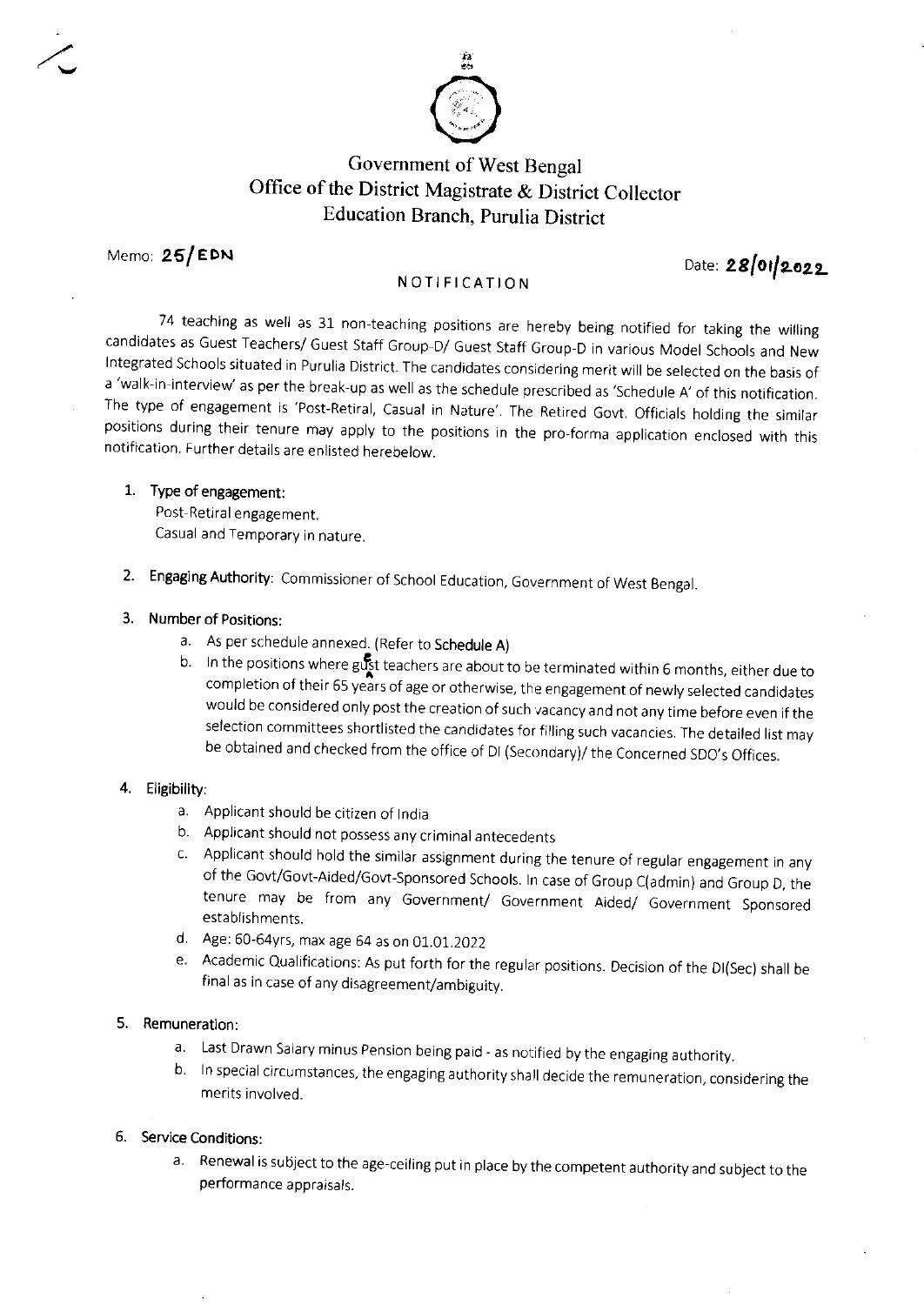- b. Service continuation shall be subject to the doctrine of pleasure of the engaging authority/advertising authority
- Engagement shall be discontinued once the regular appointment takes effect and in this case  $C<sub>1</sub>$ no prior notice be required.
- d. Further detailing be done by the Managing Committees of the concerned Schools.

## 7. Tenure of the engagement:

Until the appointment of the regular teachers and subject to the doctrine of the pleasure of the engaging authority or until attaining 65 yrs age whichever is earlier.

## 8. Mode of Application:

- a. Application shall be in pro-forma as enclosed with this notification. Please refer to Schedule-B in the annexures.
- b. Application shall be against a specific position at the desired schools.
- c. In case a person wishes to appear for more than one position, he should submit one application each and appear before committee accordingly. For removal of doubts, each desired position shall be applied for, with a separate application.
- d. Duly filled application along with the prescribed enclosures are to be submitted at the counters of the 'walk-in-interview' on the date of interview.
- e. The desired enclosures with the applications are listed below:
	- Self-attested copy of the PPO
	- In the case if retirement is effected but the PPO is yet to be issued, then any relevant official documents reflecting the requisite details may be produced. Satisfaction of the Selection Committee shall be final in this case. Self-attested Photo copies of the Academic Certificates.
	- Self-attested photo copies of the Photo-Identity reflecting the Date of Birth
	- Self-attested Last Pay Slip.

Note: while the above copies are required to be submitted, the applicants are to come along with the Original Copies of the same and produce before the authority during the walk-in-interview for the sake of verification.

## 9. Selection Procedure:

Walk-in-interview by the Selection Committees. The composition of the Selection Committees will be notified by the District Magistrate.

## 10. General Preferences:

- a. Local residence within the sub-divisional limits
- b. Less the age
- c. More the Academic Qualifications
- d. More the grade in which retirement took place

Note: Selection Committee reserves the right to override any of the preferences mentioned above considering the merits involved. Discretion of the Selection Committee shall prevail.

## 11. Mode of communication:

- a. There shall be no written correspondence against each of the developments taking place in the engagement process.
- b. The responsibility of taking follow-up as to the developments taking place in the selection process rests on the applicants from the notice board/ official website of the advertising authority.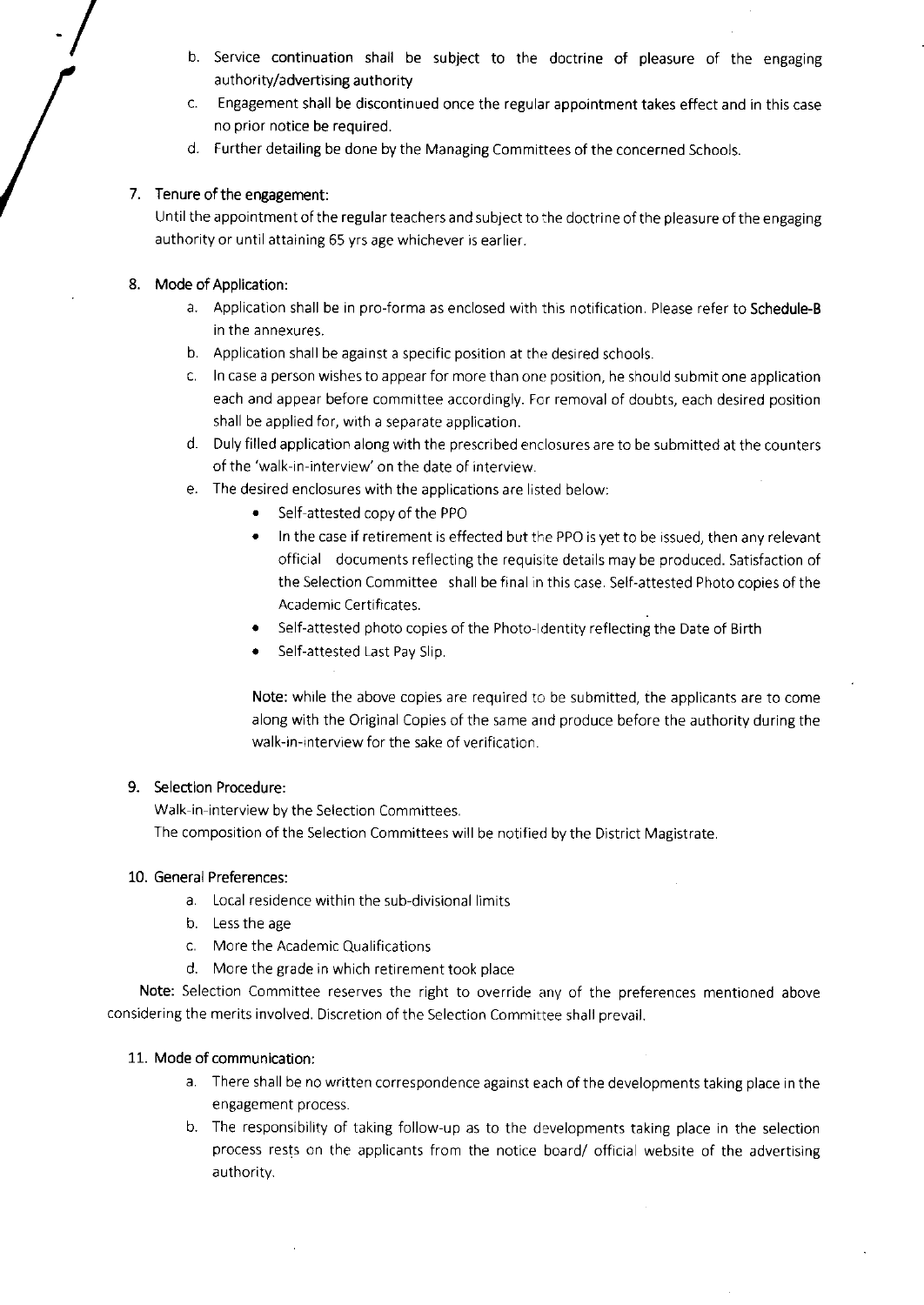c. For assistance/ updates, the office of the Officer in Charge, Education and the Office of the concerned SDOs may be consulted.

# 12. Rights of the authority/Selection Committees:

- a. All the right to accept or reject the applications with or without assigning reasons shall rest on the authority issuing the advertisement. This is deemed to be delegated to the concerned Selection Committees.
- b. The rejection of candidature can be decided by the selection committees/ Chairman of the Selection Committees at any stage of the selection process.
- c. The right to issue modifications, subject to the general principles of law
- d. In case of any dispute pertaining to the working of the Selection Committees, the Decision of the District Magistrate/ his authorized official shall be final.
- e. The Authority issuing the advertisement reserves the right to cancel the proceedings of the engagement process at any stage; and this may be with or without assigning any reasons.
- 13. Fee: Nil
- 14. TA / DA: No TA/DA shall be allowed for attending the interview.

The undersigned reserves the right to cancel the proceedings of the selection/engagement process at any stage of either partially or completely & without assigning any reasons.

**District Magistrate** Purulia

#### Copy being sent for information and taking necessary action to:

- 1. The CSE, School Education.
- 2. The Superintendent of Police, Purulia
- 3. The ADMs(all), Purulia
- 4. The SDOs (all), Purulia
- 5. Officer in Charge (Education), Purulia
- The DI(Secondary), with request to provide for secretarial assistance for the recruitment process and circulate  $6.$ the notification among the teacher pensioners group for wider publicity and participation.
- 7. The DI(Primary), DEO, SSA
- 8. The Chairman, DPSC
- 9. Teacher-in-Charge/HMs of the institutions against which the advertisement is being published
- 10. The DICO, Purulia with a request to take necessarily follow up for the wider Publication of the advertisement as per the extant terms.
- 11. The DIO, NIC, Purulia with a request to publish the advertisement and further updates on the website.
- 12. All the Notice Boards
- 13. The CA to the District Magistrate, Purulia
- 14. The CA to the Addl. District Magistrate (Dev), Purulia.

**District Magistrate** 

Purulia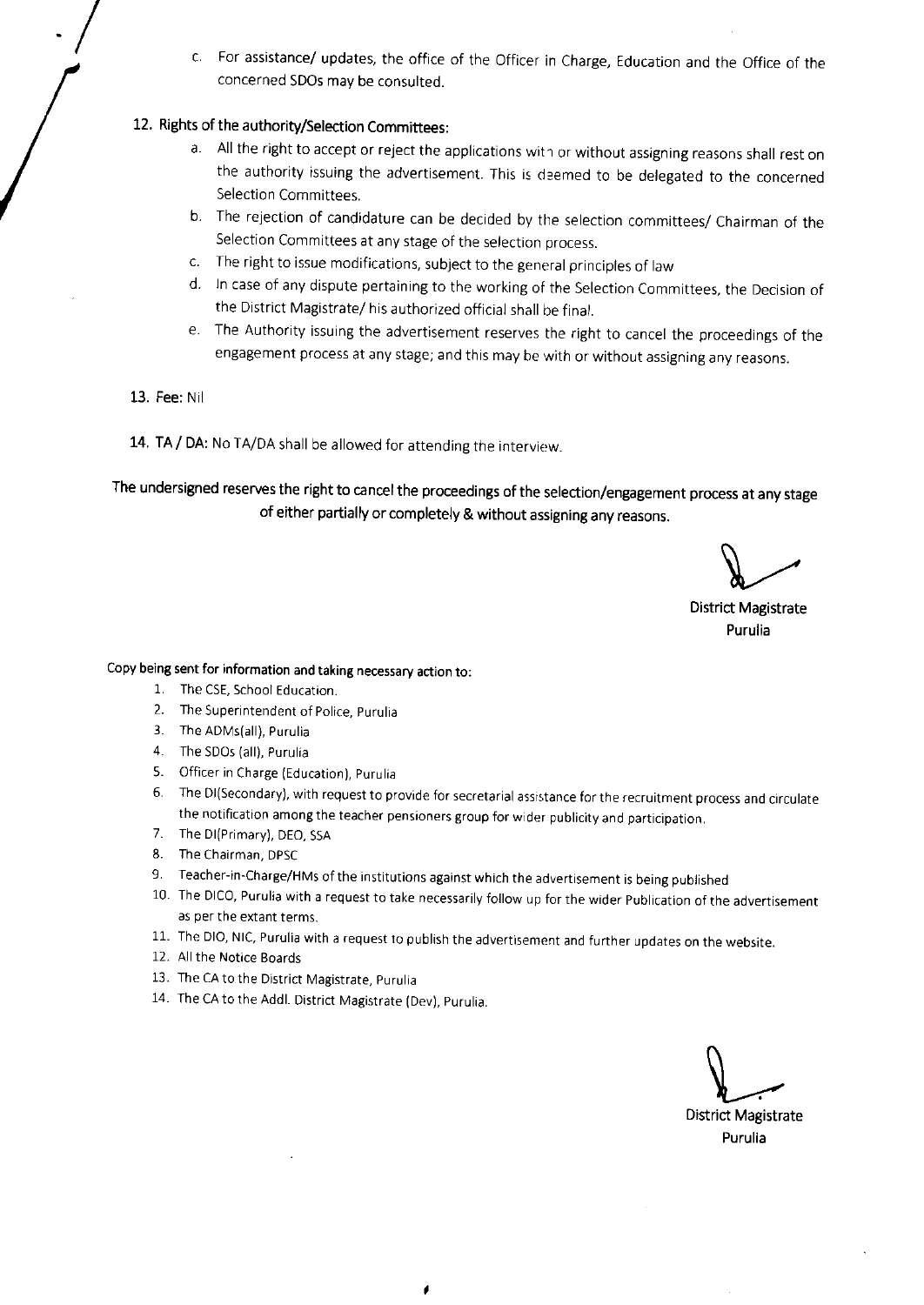# Schedule A

| <b>SI. No.</b> | Type of<br>School      | <b>Block</b>    | Sub-Division  | Medium  | st Teach<br>English<br>$\overline{G}$ | iuest Teache<br>Bengali | <b>Guest Teacher-</b><br>Mathematics | Guest Teache<br>Physics | iuest Teacher<br>Chemistry | Guest Teache<br>History | asus<br>aphy<br>ᅟᄃ៓<br>Guest<br>Geog | Group C | d dn<br>$\sigma$ | Selection<br>Committee<br>$\cup$ | Date                                                   | Venu                                           |
|----------------|------------------------|-----------------|---------------|---------|---------------------------------------|-------------------------|--------------------------------------|-------------------------|----------------------------|-------------------------|--------------------------------------|---------|------------------|----------------------------------|--------------------------------------------------------|------------------------------------------------|
|                |                        | Raghunathpur II | RAGHUNATHPUR  | English |                                       |                         |                                      |                         |                            |                         |                                      |         |                  | Committee I                      | 15.02.2022<br>10.30 onwards.                           | SDO Office,<br>Raghunathpur                    |
| $\epsilon$     |                        | Santuri         |               | Bengali |                                       |                         |                                      |                         |                            |                         |                                      |         |                  |                                  |                                                        |                                                |
|                |                        | Para            |               | Bengali |                                       |                         |                                      |                         |                            |                         |                                      |         |                  |                                  |                                                        |                                                |
|                |                        | Balarampur      | PURULIA SADAR | Bengali |                                       |                         |                                      |                         |                            |                         |                                      |         |                  | Committee II                     | 17.02.2022                                             | SDO Office,                                    |
|                | SCHOOL<br><b>MODEL</b> | Hura            |               | Bengali |                                       |                         |                                      |                         |                            |                         |                                      |         |                  |                                  | 10.30 onwards                                          | Purulia Sadar<br>SDO Office,                   |
|                |                        | Jhalda II       | Jhalda        | Bengali |                                       |                         |                                      |                         |                            |                         |                                      |         |                  | Committee III                    | 16.02.2022                                             |                                                |
|                |                        | Baghmundi       |               | English |                                       |                         |                                      |                         |                            |                         |                                      |         |                  |                                  | 10.30 onwards                                          | Jhalda                                         |
| 10             |                        | Barabazar       | MANBAZAR      | Bengali |                                       |                         |                                      |                         |                            |                         |                                      |         |                  | Committee IV                     | SDO Office,<br>18.02.2022<br>Manbazar<br>10.30 onwards |                                                |
| 11             |                        | Bandwan         |               | English |                                       |                         |                                      |                         |                            |                         |                                      |         |                  |                                  |                                                        |                                                |
| 12             |                        | Manbazar II     |               | Bengali |                                       |                         |                                      |                         |                            |                         |                                      |         |                  |                                  |                                                        |                                                |
|                |                        | Arsha           | PURULIA SADAR | Bengali |                                       |                         |                                      |                         |                            |                         |                                      |         |                  | Committee V                      | 11.02.2022<br>10.30 onwards                            | Collectorate,<br>ADM(D)<br>Chamber,<br>Purulia |
|                | SCHOOL                 | Balarampur      |               | English |                                       |                         |                                      |                         |                            |                         |                                      |         |                  |                                  |                                                        |                                                |
|                |                        | Jhalda II       | JHALDA        | Bengali |                                       |                         |                                      |                         |                            |                         |                                      |         |                  |                                  |                                                        |                                                |
|                | TEGRATED               | Baghmundi       |               | Bengali |                                       |                         |                                      |                         |                            |                         |                                      |         |                  |                                  |                                                        |                                                |
|                |                        | Bandwan         | MANBAZAR      | Bengali |                                       |                         |                                      |                         |                            |                         |                                      |         |                  |                                  |                                                        |                                                |
|                |                        | Manbazar II     |               | English |                                       |                         |                                      |                         |                            |                         |                                      |         |                  |                                  |                                                        |                                                |
|                | ≧<br>Barabazar         |                 |               | English |                                       |                         |                                      |                         |                            |                         |                                      |         |                  |                                  |                                                        |                                                |

\* in those positions where gust teachers are about to be terminated within 6 months, either due to completion of their 65 years of age or otherwise, the engagement of newly selected candidates would be considered only post